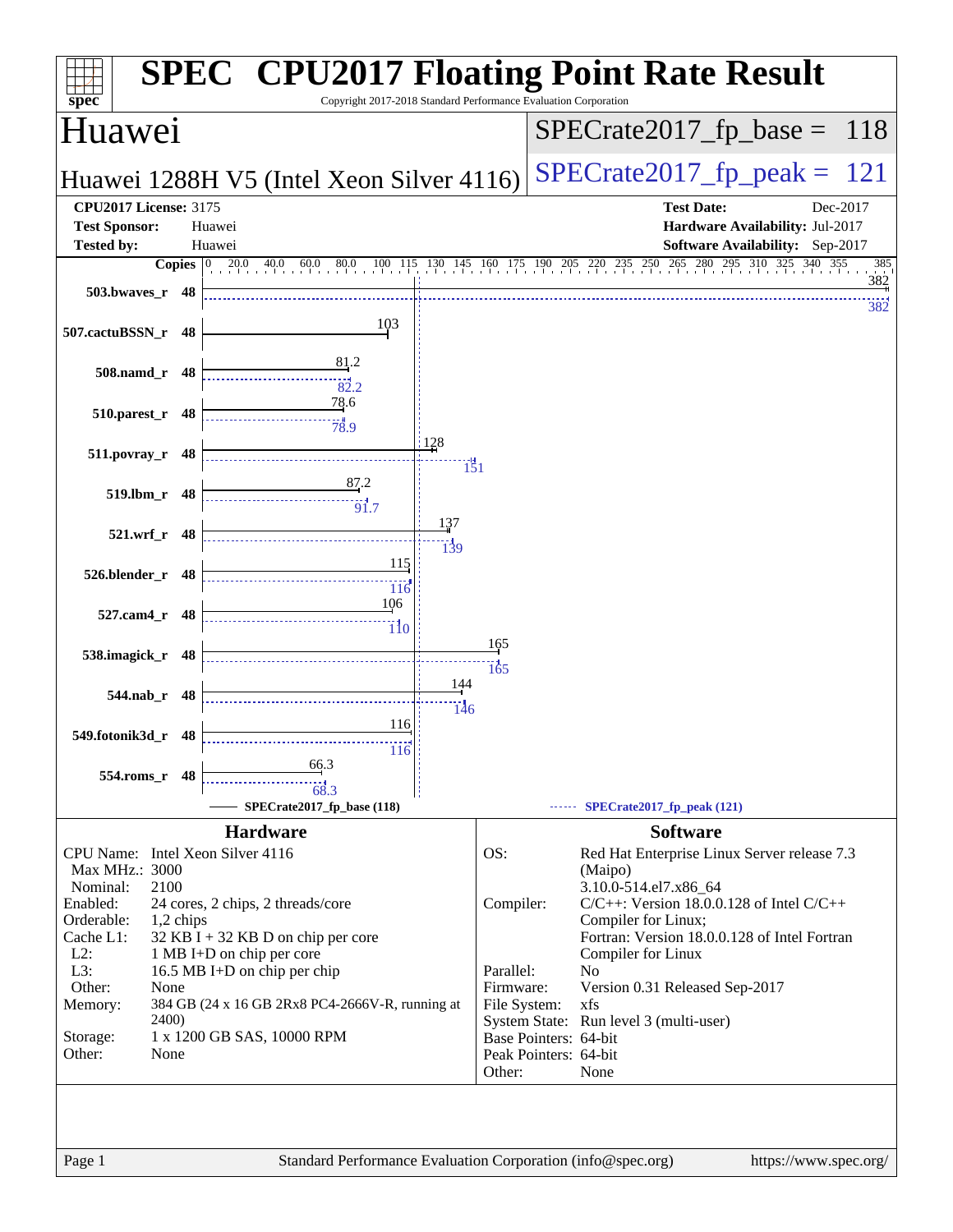| <b>SPEC CPU2017 Floating Point Rate Result</b>                                                |                            |                |       |                |              |                |       |               |                |              |                   |              |                                        |              |
|-----------------------------------------------------------------------------------------------|----------------------------|----------------|-------|----------------|--------------|----------------|-------|---------------|----------------|--------------|-------------------|--------------|----------------------------------------|--------------|
| $\overline{\text{spec}^*}$<br>Copyright 2017-2018 Standard Performance Evaluation Corporation |                            |                |       |                |              |                |       |               |                |              |                   |              |                                        |              |
| Huawei<br>$SPECrate2017_fp\_base = 118$                                                       |                            |                |       |                |              |                |       |               |                |              |                   |              |                                        |              |
|                                                                                               |                            |                |       |                |              |                |       |               |                |              |                   |              |                                        |              |
| $SPECTate2017$ _fp_peak = 121<br>Huawei 1288H V5 (Intel Xeon Silver 4116)                     |                            |                |       |                |              |                |       |               |                |              |                   |              |                                        |              |
| <b>CPU2017 License: 3175</b>                                                                  |                            |                |       |                |              |                |       |               |                |              | <b>Test Date:</b> |              | Dec-2017                               |              |
| <b>Test Sponsor:</b>                                                                          | Huawei                     |                |       |                |              |                |       |               |                |              |                   |              | <b>Hardware Availability: Jul-2017</b> |              |
| <b>Tested by:</b>                                                                             | Huawei                     |                |       |                |              |                |       |               |                |              |                   |              | <b>Software Availability:</b> Sep-2017 |              |
| <b>Results Table</b>                                                                          |                            |                |       |                |              |                |       |               |                |              |                   |              |                                        |              |
|                                                                                               | <b>Peak</b><br><b>Base</b> |                |       |                |              |                |       |               |                |              |                   |              |                                        |              |
| <b>Benchmark</b>                                                                              | <b>Copies</b>              | <b>Seconds</b> | Ratio | <b>Seconds</b> | <b>Ratio</b> | <b>Seconds</b> | Ratio | <b>Copies</b> | <b>Seconds</b> | <b>Ratio</b> | <b>Seconds</b>    | <b>Ratio</b> | <b>Seconds</b>                         | <b>Ratio</b> |
| 503.bwaves_r                                                                                  | 48                         | 1263           | 381   | 1258           | 383          | 1259           | 382   | 48            | 1258           | 383          | 1259              | 382          | 1259                                   | 382          |
| 507.cactuBSSN r                                                                               | 48                         | 590            | 103   | 588            | 103          | 588            | 103   | 48            | 590            | 103          | 588               | 103          | 588                                    | 103          |
| $508$ .namd $r$                                                                               | 48                         | 562            | 81.2  | 561            | 81.3         | 564            | 80.9  | 48            | 554            | 82.3         | 555               | 82.2         | 555                                    | 82.2         |
| 510.parest_r                                                                                  | 48                         | 1598           | 78.6  | 1593           | 78.8         | 1610           | 78.0  | 48            | 1607           | 78.2         | 1591              | 78.9         | 1591                                   | 78.9         |
| 511.povray_r                                                                                  | 48                         | 875            | 128   | 876            | 128          | 861            | 130   | 48            | 741            | 151          | 748               | 150          | 738                                    | 152          |
| 519.lbm r                                                                                     | 48                         | 580            | 87.2  | 581            | 87.2         | 582            | 87.0  | 48            | 553            | 91.5         | 551               | 91.8         | 552                                    | 91.7         |
| $521$ .wrf r                                                                                  | 48                         | 782            | 137   | 789            | 136          | 781            | 138   | 48            | 772            | 139          | 769               | 140          | 773                                    | 139          |
| 526.blender r                                                                                 | 48                         | 637            | 115   | 634            | 115          | 634            | 115   | 48            | 630            | 116          | 634               | 115          | 632                                    | 116          |
| 527.cam4_r                                                                                    | 48                         | 794            | 106   | 794            | 106          | 793            | 106   | 48            | 766            | <b>110</b>   | 765               | 110          | 768                                    | 109          |
| 538.imagick r                                                                                 | 48                         | 723            | 165   | 724            | 165          | 724            | 165   | 48            | 724            | 165          | 723               | 165          | 723                                    | 165          |
| 544.nab r                                                                                     | 48                         | 559            | 145   | 561            | 144          | 559            | 144   | 48            | 551            | 147          | 554               | <b>146</b>   | 555                                    | 145          |
| 549.fotonik3d_r                                                                               | 48                         | 1612           | 116   | 1610           | 116          | 1610           | 116   | 48            | 1610           | 116          | 1610              | <b>116</b>   | 1612                                   | 116          |
| 554.roms_r                                                                                    | 48                         | 1148           | 66.4  | 1151           | 66.3         | 1153           | 66.2  | 48            | 1118           | 68.2         | 1117              | 68.3         | 1110                                   | 68.7         |

**[SPECrate2017\\_fp\\_base =](http://www.spec.org/auto/cpu2017/Docs/result-fields.html#SPECrate2017fpbase) 118**

**[SPECrate2017\\_fp\\_peak =](http://www.spec.org/auto/cpu2017/Docs/result-fields.html#SPECrate2017fppeak) 121**

Results appear in the [order in which they were run.](http://www.spec.org/auto/cpu2017/Docs/result-fields.html#RunOrder) Bold underlined text [indicates a median measurement.](http://www.spec.org/auto/cpu2017/Docs/result-fields.html#Median)

#### **[Submit Notes](http://www.spec.org/auto/cpu2017/Docs/result-fields.html#SubmitNotes)**

 The numactl mechanism was used to bind copies to processors. The config file option 'submit' was used to generate numactl commands to bind each copy to a specific processor. For details, please see the config file.

#### **[Operating System Notes](http://www.spec.org/auto/cpu2017/Docs/result-fields.html#OperatingSystemNotes)**

Stack size set to unlimited using "ulimit -s unlimited"

#### **[General Notes](http://www.spec.org/auto/cpu2017/Docs/result-fields.html#GeneralNotes)**

Environment variables set by runcpu before the start of the run: LD\_LIBRARY\_PATH = "/spec2017/lib/ia32:/spec2017/lib/intel64:/spec2017/je5.0.1-32:/spec2017/je5.0.1-64"

 Binaries compiled on a system with 1x Intel Core i7-4790 CPU + 32GB RAM memory using Redhat Enterprise Linux 7.4 Transparent Huge Pages enabled by default Prior to runcpu invocation Filesystem page cache synced and cleared with: sync; echo 3> /proc/sys/vm/drop\_caches runcpu command invoked through numactl i.e.: numactl --interleave=all runcpu <etc>

No: The test sponsor attests, as of date of publication, that CVE-2017-5754 (Meltdown)

**(Continued on next page)**

| Page 2 | Standard Performance Evaluation Corporation (info@spec.org) | https://www.spec.org/ |
|--------|-------------------------------------------------------------|-----------------------|
|--------|-------------------------------------------------------------|-----------------------|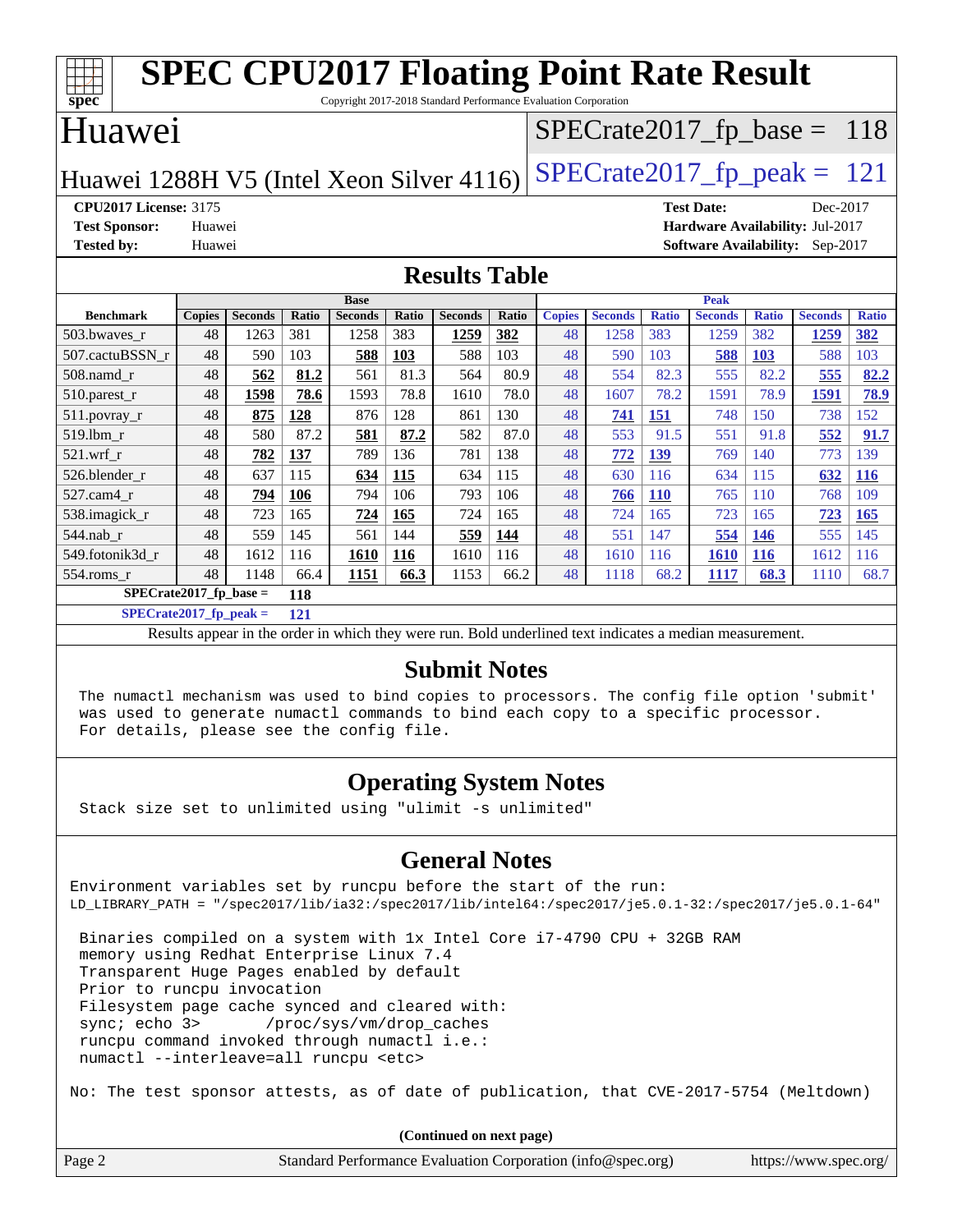

# **[SPEC CPU2017 Floating Point Rate Result](http://www.spec.org/auto/cpu2017/Docs/result-fields.html#SPECCPU2017FloatingPointRateResult)**

Copyright 2017-2018 Standard Performance Evaluation Corporation

#### Huawei

[SPECrate2017\\_fp\\_base =](http://www.spec.org/auto/cpu2017/Docs/result-fields.html#SPECrate2017fpbase) 118

Huawei 1288H V5 (Intel Xeon Silver 4116) SPECrate  $2017$  fp peak = 121

**[Tested by:](http://www.spec.org/auto/cpu2017/Docs/result-fields.html#Testedby)** Huawei **[Software Availability:](http://www.spec.org/auto/cpu2017/Docs/result-fields.html#SoftwareAvailability)** Sep-2017

**[CPU2017 License:](http://www.spec.org/auto/cpu2017/Docs/result-fields.html#CPU2017License)** 3175 **[Test Date:](http://www.spec.org/auto/cpu2017/Docs/result-fields.html#TestDate)** Dec-2017 **[Test Sponsor:](http://www.spec.org/auto/cpu2017/Docs/result-fields.html#TestSponsor)** Huawei **[Hardware Availability:](http://www.spec.org/auto/cpu2017/Docs/result-fields.html#HardwareAvailability)** Jul-2017

#### **[General Notes \(Continued\)](http://www.spec.org/auto/cpu2017/Docs/result-fields.html#GeneralNotes)**

is mitigated in the system as tested and documented. No: The test sponsor attests, as of date of publication, that CVE-2017-5753 (Spectre variant 1) is mitigated in the system as tested and documented. No: The test sponsor attests, as of date of publication, that CVE-2017-5715 (Spectre variant 2) is mitigated in the system as tested and documented.

This benchmark result is intended to provide perspective on past performance using the historical hardware and/or software described on this result page.

The system as described on this result page was formerly generally available. At the time of this publication, it may not be shipping, and/or may not be supported, and/or may fail to meet other tests of General Availability described in the SPEC OSG Policy document, <http://www.spec.org/osg/policy.html>

This measured result may not be representative of the result that would be measured were this benchmark run with hardware and software available as of the publication date.

#### **[Platform Notes](http://www.spec.org/auto/cpu2017/Docs/result-fields.html#PlatformNotes)**

 BIOS configuration: Power Policy Set to Performance SNC Set to Enabled IMC Interleaving Set to 1-way Interleave XPT Prefetch Set to Enabled Sysinfo program /spec2017/bin/sysinfo Rev: r5797 of 2017-06-14 96c45e4568ad54c135fd618bcc091c0f running on localhost.localdomain Sat Dec 30 02:01:47 2017 SUT (System Under Test) info as seen by some common utilities. For more information on this section, see <https://www.spec.org/cpu2017/Docs/config.html#sysinfo> From /proc/cpuinfo model name : Intel(R) Xeon(R) Silver 4116 CPU @ 2.10GHz 2 "physical id"s (chips) 48 "processors" cores, siblings (Caution: counting these is hw and system dependent. The following excerpts from /proc/cpuinfo might not be reliable. Use with caution.) cpu cores : 12 siblings : 24 physical 0: cores 0 1 2 3 4 5 8 9 10 11 12 13 physical 1: cores 0 1 2 3 4 5 8 9 10 11 12 13

**(Continued on next page)**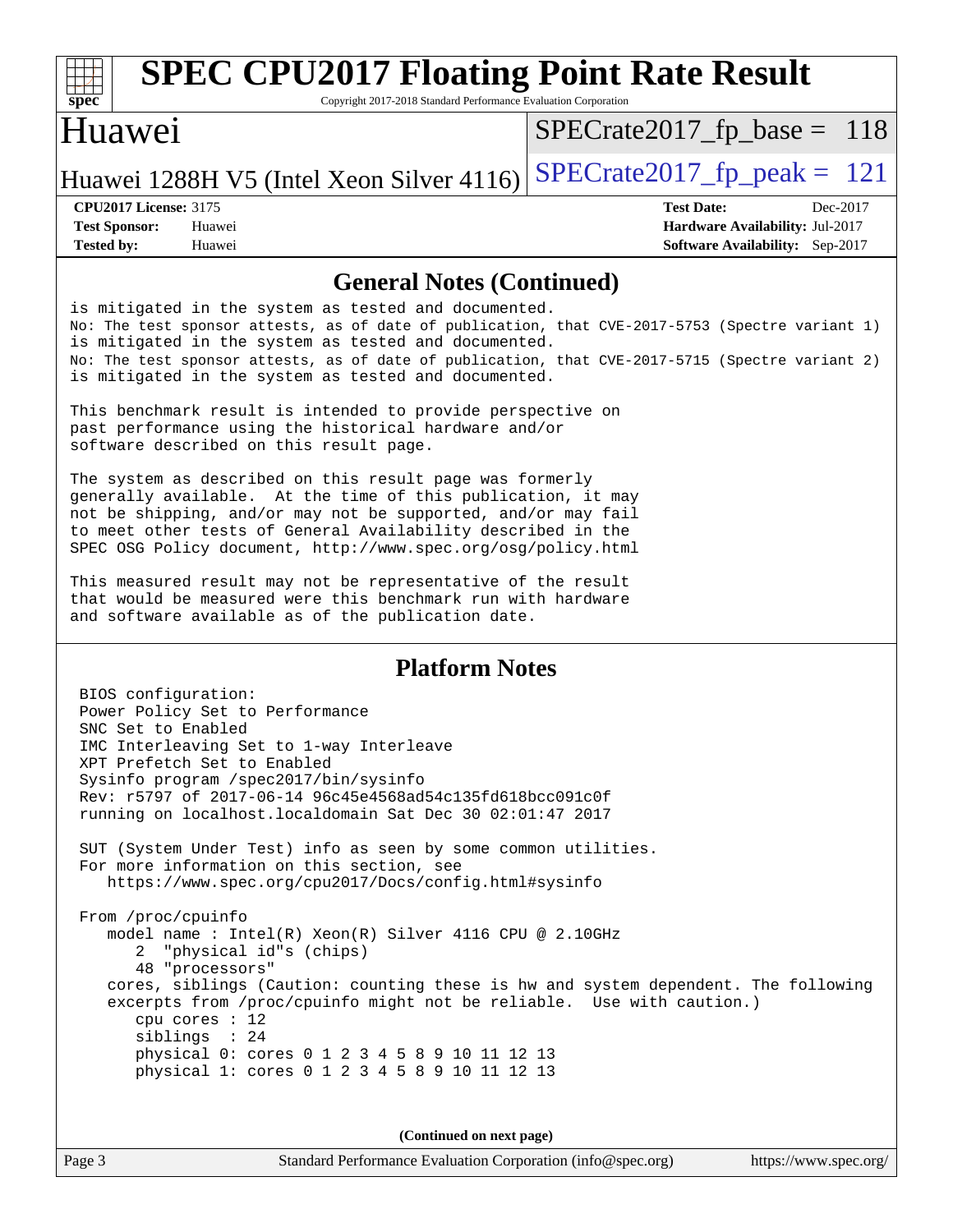| <b>SPEC CPU2017 Floating Point Rate Result</b><br>Copyright 2017-2018 Standard Performance Evaluation Corporation<br>$spec^*$                                                                                                                                                                                                                                                                                                                                                                                                                                                                                                                                                                                                                                                                                                                                                                                                                                                                                                                                                                                                                                                                                                                                                                                                                                                                                                              |                                                                                                     |
|--------------------------------------------------------------------------------------------------------------------------------------------------------------------------------------------------------------------------------------------------------------------------------------------------------------------------------------------------------------------------------------------------------------------------------------------------------------------------------------------------------------------------------------------------------------------------------------------------------------------------------------------------------------------------------------------------------------------------------------------------------------------------------------------------------------------------------------------------------------------------------------------------------------------------------------------------------------------------------------------------------------------------------------------------------------------------------------------------------------------------------------------------------------------------------------------------------------------------------------------------------------------------------------------------------------------------------------------------------------------------------------------------------------------------------------------|-----------------------------------------------------------------------------------------------------|
| Huawei                                                                                                                                                                                                                                                                                                                                                                                                                                                                                                                                                                                                                                                                                                                                                                                                                                                                                                                                                                                                                                                                                                                                                                                                                                                                                                                                                                                                                                     | $SPECrate2017_fp\_base = 118$                                                                       |
| Huawei 1288H V5 (Intel Xeon Silver 4116)                                                                                                                                                                                                                                                                                                                                                                                                                                                                                                                                                                                                                                                                                                                                                                                                                                                                                                                                                                                                                                                                                                                                                                                                                                                                                                                                                                                                   | $SPECTate2017$ _fp_peak = 121                                                                       |
| <b>CPU2017 License: 3175</b><br><b>Test Sponsor:</b><br>Huawei<br><b>Tested by:</b><br>Huawei                                                                                                                                                                                                                                                                                                                                                                                                                                                                                                                                                                                                                                                                                                                                                                                                                                                                                                                                                                                                                                                                                                                                                                                                                                                                                                                                              | <b>Test Date:</b><br>Dec-2017<br>Hardware Availability: Jul-2017<br>Software Availability: Sep-2017 |
| <b>Platform Notes (Continued)</b>                                                                                                                                                                                                                                                                                                                                                                                                                                                                                                                                                                                                                                                                                                                                                                                                                                                                                                                                                                                                                                                                                                                                                                                                                                                                                                                                                                                                          |                                                                                                     |
| From 1scpu:<br>Architecture:<br>x86_64<br>$32$ -bit, $64$ -bit<br>$CPU$ op-mode( $s$ ):<br>Byte Order:<br>Little Endian<br>CPU(s):<br>48<br>On-line $CPU(s)$ list:<br>$0 - 47$<br>2<br>Thread( $s$ ) per core:<br>12<br>$Core(s)$ per socket:<br>2<br>Socket(s):<br>4<br>NUMA $node(s)$ :<br>Vendor ID:<br>GenuineIntel<br>6<br>CPU family:<br>Model:<br>85<br>Model name:<br>Stepping:<br>4<br>2100.000<br>CPU MHz:<br>4204.75<br>BogoMIPS:<br>Virtualization:<br>$VT - x$<br>L1d cache:<br>32K<br>Lli cache:<br>32K<br>L2 cache:<br>1024K<br>L3 cache:<br>16896K<br>$0-2, 6-8, 24-26, 30-32$<br>NUMA $node0$ $CPU(s):$<br>$3 - 5, 9 - 11, 27 - 29, 33 - 35$<br>NUMA nodel $CPU(s):$<br>NUMA $node2$ $CPU(s)$ :<br>$12 - 14$ , $18 - 20$ , $36 - 38$ , $42 - 44$<br>$15 - 17, 21 - 23, 39 - 41, 45 - 47$<br>NUMA node3 CPU(s):<br>/proc/cpuinfo cache data<br>cache size : 16896 KB<br>From numactl --hardware WARNING: a numactl 'node' might or might not correspond to a<br>physical chip.<br>$available: 4 nodes (0-3)$<br>node 0 cpus: 0 1 2 6 7 8 24 25 26 30 31 32<br>node 0 size: 96405 MB<br>node 0 free: 93112 MB<br>node 1 cpus: 3 4 5 9 10 11 27 28 29 33 34 35<br>node 1 size: 98304 MB<br>node 1 free: 95300 MB<br>node 2 cpus: 12 13 14 18 19 20 36 37 38 42 43 44<br>node 2 size: 98304 MB<br>node 2 free: 94865 MB<br>node 3 cpus: 15 16 17 21 22 23 39 40 41 45 46 47<br>node 3 size: 98304 MB<br>node 3 free: 95285 MB | $Intel(R) Xeon(R) Silver 4116 CPU @ 2.10GHz$                                                        |
| node distances:<br>node<br>$\Omega$<br>$1 \quad 2$<br>3                                                                                                                                                                                                                                                                                                                                                                                                                                                                                                                                                                                                                                                                                                                                                                                                                                                                                                                                                                                                                                                                                                                                                                                                                                                                                                                                                                                    |                                                                                                     |
| (Continued on next page)                                                                                                                                                                                                                                                                                                                                                                                                                                                                                                                                                                                                                                                                                                                                                                                                                                                                                                                                                                                                                                                                                                                                                                                                                                                                                                                                                                                                                   |                                                                                                     |
| Page 4<br>Standard Performance Evaluation Corporation (info@spec.org)                                                                                                                                                                                                                                                                                                                                                                                                                                                                                                                                                                                                                                                                                                                                                                                                                                                                                                                                                                                                                                                                                                                                                                                                                                                                                                                                                                      | https://www.spec.org/                                                                               |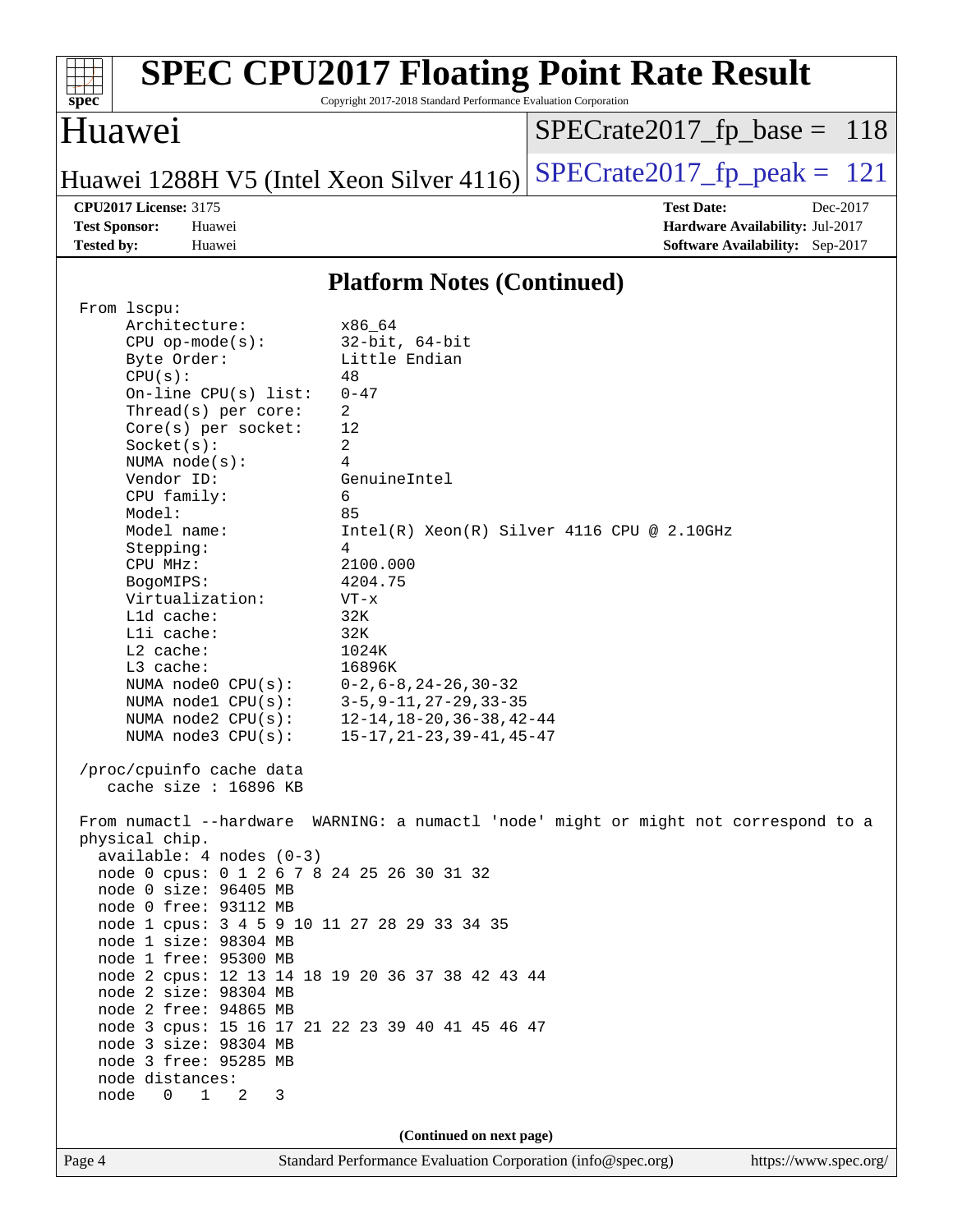| $spec^*$                                                                                                                                                                                                                                                                                     |                                                                                                                                                                                                         |                                               | Copyright 2017-2018 Standard Performance Evaluation Corporation                                                                                                                                                                                                                                                                                                                                                                          | <b>SPEC CPU2017 Floating Point Rate Result</b>                                                                                                                                                                                                                                                                                                                                                                                                                                                                                                                                        |
|----------------------------------------------------------------------------------------------------------------------------------------------------------------------------------------------------------------------------------------------------------------------------------------------|---------------------------------------------------------------------------------------------------------------------------------------------------------------------------------------------------------|-----------------------------------------------|------------------------------------------------------------------------------------------------------------------------------------------------------------------------------------------------------------------------------------------------------------------------------------------------------------------------------------------------------------------------------------------------------------------------------------------|---------------------------------------------------------------------------------------------------------------------------------------------------------------------------------------------------------------------------------------------------------------------------------------------------------------------------------------------------------------------------------------------------------------------------------------------------------------------------------------------------------------------------------------------------------------------------------------|
| Huawei                                                                                                                                                                                                                                                                                       |                                                                                                                                                                                                         |                                               |                                                                                                                                                                                                                                                                                                                                                                                                                                          | $SPECrate2017_fp\_base = 118$                                                                                                                                                                                                                                                                                                                                                                                                                                                                                                                                                         |
|                                                                                                                                                                                                                                                                                              |                                                                                                                                                                                                         |                                               | Huawei 1288H V5 (Intel Xeon Silver 4116)                                                                                                                                                                                                                                                                                                                                                                                                 | $SPECTate2017$ _fp_peak = 121                                                                                                                                                                                                                                                                                                                                                                                                                                                                                                                                                         |
| <b>CPU2017 License: 3175</b><br><b>Test Sponsor:</b><br><b>Tested by:</b>                                                                                                                                                                                                                    | Huawei<br>Huawei                                                                                                                                                                                        |                                               |                                                                                                                                                                                                                                                                                                                                                                                                                                          | <b>Test Date:</b><br>Dec-2017<br>Hardware Availability: Jul-2017<br>Software Availability: Sep-2017                                                                                                                                                                                                                                                                                                                                                                                                                                                                                   |
|                                                                                                                                                                                                                                                                                              |                                                                                                                                                                                                         |                                               | <b>Platform Notes (Continued)</b>                                                                                                                                                                                                                                                                                                                                                                                                        |                                                                                                                                                                                                                                                                                                                                                                                                                                                                                                                                                                                       |
| 0:<br>10<br>1:<br>11<br>2:<br>21<br>3:<br>21<br>From /proc/meminfo<br>MemTotal:<br>Hugepagesize:<br>From /etc/*release* /etc/*version*<br>os-release:<br>uname $-a$ :<br>run-level 3 Dec 27 21:00<br>SPEC is set to: /spec2017<br>/dev/sda2<br>Memory:<br>(End of data from sysinfo program) | 21<br>11<br>10<br>21<br>21<br>10<br>21<br>11<br>HugePages_Total:<br>VERSION="7.3 (Maipo)"<br>$ID="rhe1"$<br>ID_LIKE="fedora"<br>VERSION_ID="7.3"<br>ANSI_COLOR="0;31"<br>x86_64 x86_64 x86_64 GNU/Linux | 21<br>21<br>- 11<br>10<br>394144696 kB<br>xfs | 0<br>2048 kB<br>NAME="Red Hat Enterprise Linux Server"<br>PRETTY_NAME="Red Hat Enterprise Linux Server 7.3 (Maipo)"<br>CPE_NAME="cpe:/o:redhat:enterprise_linux:7.3:GA:server"<br>system-release-cpe: cpe:/o:redhat:enterprise_linux:7.3:ga:server<br>Filesystem Type Size Used Avail Use% Mounted on<br>781G 229G 553G 30% /<br>BIOS INSYDE Corp. 0.31 09/29/2017<br>24x Samsung M393A2K43BB1-CTD 16 GB 2 rank 2666, configured at 2400 | redhat-release: Red Hat Enterprise Linux Server release 7.3 (Maipo)<br>system-release: Red Hat Enterprise Linux Server release 7.3 (Maipo)<br>Linux localhost.localdomain 3.10.0-514.el7.x86_64 #1 SMP Wed Oct 19 11:24:13 EDT 2016<br>Additional information from dmidecode follows. WARNING: Use caution when you interpret<br>this section. The 'dmidecode' program reads system data which is "intended to allow<br>hardware to be accurately determined", but the intent may not be met, as there are<br>frequent changes to hardware, firmware, and the "DMTF SMBIOS" standard. |
|                                                                                                                                                                                                                                                                                              |                                                                                                                                                                                                         |                                               |                                                                                                                                                                                                                                                                                                                                                                                                                                          |                                                                                                                                                                                                                                                                                                                                                                                                                                                                                                                                                                                       |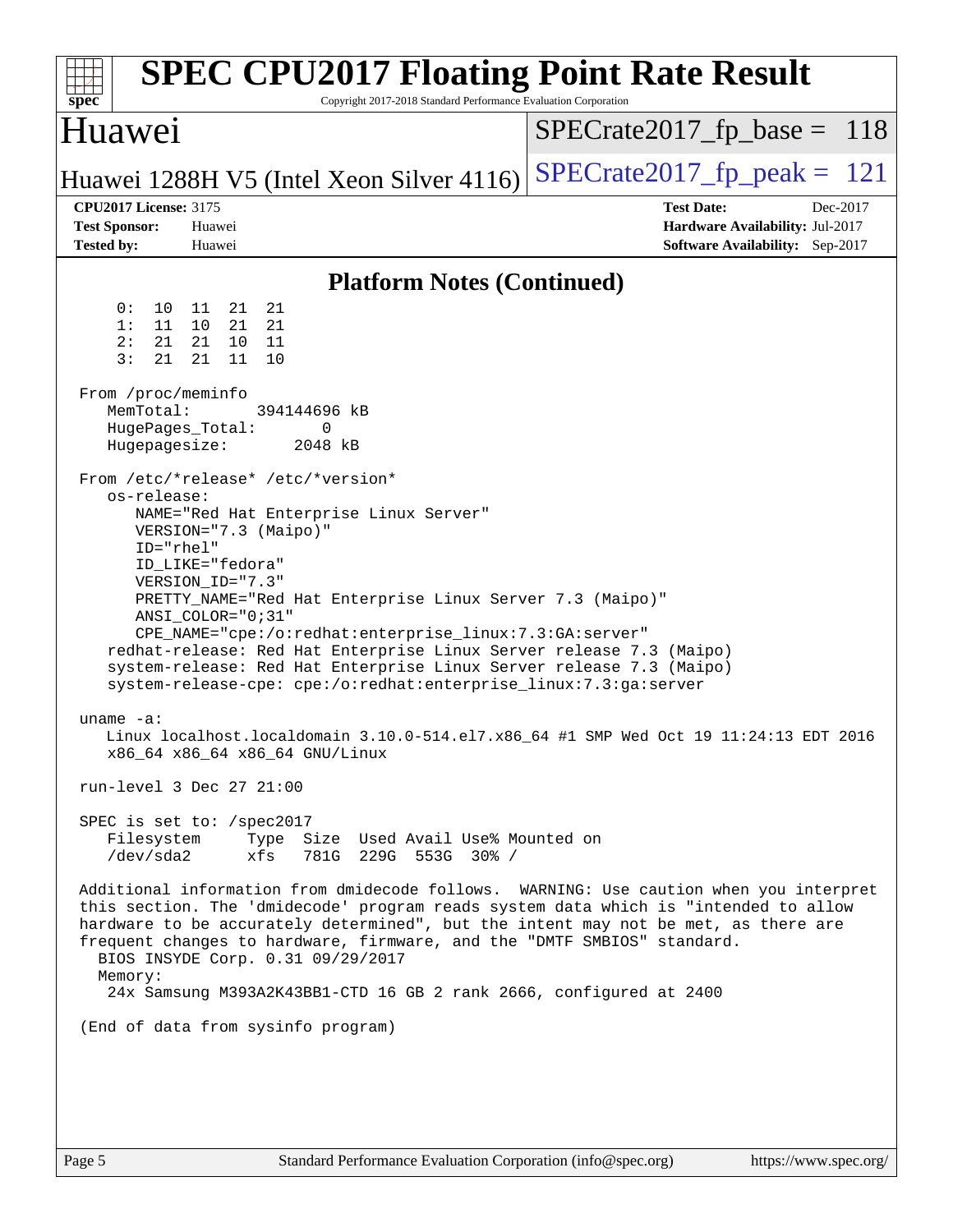| <b>SPEC CPU2017 Floating Point Rate Result</b><br>Copyright 2017-2018 Standard Performance Evaluation Corporation<br>$\overline{\text{spec}}$                                                 |                                                                                                     |
|-----------------------------------------------------------------------------------------------------------------------------------------------------------------------------------------------|-----------------------------------------------------------------------------------------------------|
| Huawei                                                                                                                                                                                        | $SPECrate2017_fp\_base = 118$                                                                       |
| Huawei 1288H V5 (Intel Xeon Silver 4116)                                                                                                                                                      | $SPECrate2017_fp\_peak = 121$                                                                       |
| <b>CPU2017 License: 3175</b><br><b>Test Sponsor:</b><br>Huawei<br><b>Tested by:</b><br>Huawei                                                                                                 | <b>Test Date:</b><br>Dec-2017<br>Hardware Availability: Jul-2017<br>Software Availability: Sep-2017 |
| <b>Compiler Version Notes</b>                                                                                                                                                                 |                                                                                                     |
| 519.1bm_r(base) 538.imagick_r(base, peak) 544.nab_r(base)<br>CC.                                                                                                                              |                                                                                                     |
| icc (ICC) 18.0.0 20170811<br>Copyright (C) 1985-2017 Intel Corporation. All rights reserved.                                                                                                  |                                                                                                     |
| $519.1bm_r(peak) 544.nab_r(peak)$<br>CC                                                                                                                                                       |                                                                                                     |
| icc (ICC) 18.0.0 20170811<br>Copyright (C) 1985-2017 Intel Corporation. All rights reserved.                                                                                                  |                                                                                                     |
| $CXXC 508.namd_r(base) 510.parest_r(base)$                                                                                                                                                    |                                                                                                     |
| icpc (ICC) 18.0.0 20170811<br>Copyright (C) 1985-2017 Intel Corporation. All rights reserved.                                                                                                 |                                                                                                     |
| CXXC 508.namd_r(peak) 510.parest_r(peak)                                                                                                                                                      |                                                                                                     |
| icpc (ICC) 18.0.0 20170811<br>Copyright (C) 1985-2017 Intel Corporation. All rights reserved.                                                                                                 |                                                                                                     |
| 511.povray_r(base) 526.blender_r(base)<br>CC                                                                                                                                                  |                                                                                                     |
| icpc (ICC) 18.0.0 20170811<br>Copyright (C) 1985-2017 Intel Corporation. All rights reserved.<br>icc (ICC) 18.0.0 20170811<br>Copyright (C) 1985-2017 Intel Corporation. All rights reserved. |                                                                                                     |
| 511.povray_r(peak) 526.blender_r(peak)<br>CC.                                                                                                                                                 |                                                                                                     |
| icpc (ICC) 18.0.0 20170811<br>Copyright (C) 1985-2017 Intel Corporation. All rights reserved.<br>icc (ICC) 18.0.0 20170811<br>Copyright (C) 1985-2017 Intel Corporation. All rights reserved. |                                                                                                     |
|                                                                                                                                                                                               |                                                                                                     |
| (Continued on next page)                                                                                                                                                                      |                                                                                                     |
| Standard Performance Evaluation Corporation (info@spec.org)<br>Page 6                                                                                                                         | https://www.spec.org/                                                                               |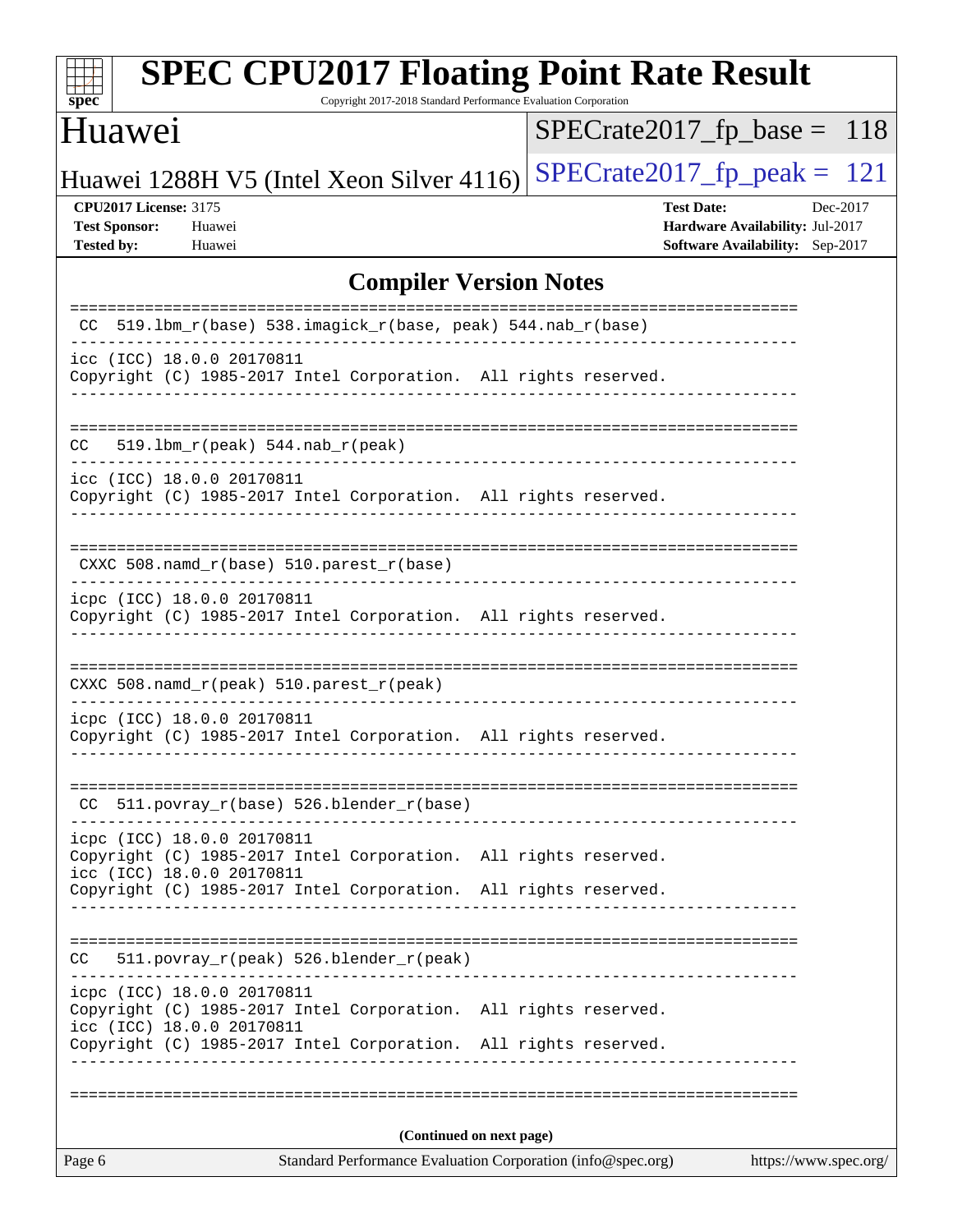| $spec^*$                                                                  | <b>SPEC CPU2017 Floating Point Rate Result</b>                                                                                                                                                   | Copyright 2017-2018 Standard Performance Evaluation Corporation |  |                                                                                         |          |
|---------------------------------------------------------------------------|--------------------------------------------------------------------------------------------------------------------------------------------------------------------------------------------------|-----------------------------------------------------------------|--|-----------------------------------------------------------------------------------------|----------|
| Huawei                                                                    |                                                                                                                                                                                                  |                                                                 |  | $SPECrate2017_fp\_base = 118$                                                           |          |
|                                                                           | Huawei 1288H V5 (Intel Xeon Silver 4116)                                                                                                                                                         |                                                                 |  | $SPECTate2017$ _fp_peak = 121                                                           |          |
| <b>CPU2017 License: 3175</b><br><b>Test Sponsor:</b><br><b>Tested by:</b> | Huawei<br>Huawei                                                                                                                                                                                 |                                                                 |  | <b>Test Date:</b><br>Hardware Availability: Jul-2017<br>Software Availability: Sep-2017 | Dec-2017 |
|                                                                           |                                                                                                                                                                                                  | <b>Compiler Version Notes (Continued)</b>                       |  |                                                                                         |          |
|                                                                           | FC 507.cactuBSSN_r(base)                                                                                                                                                                         |                                                                 |  |                                                                                         |          |
|                                                                           | icpc (ICC) 18.0.0 20170811<br>Copyright (C) 1985-2017 Intel Corporation. All rights reserved.<br>icc (ICC) 18.0.0 20170811                                                                       |                                                                 |  |                                                                                         |          |
|                                                                           | Copyright (C) 1985-2017 Intel Corporation. All rights reserved.<br>ifort (IFORT) 18.0.0 20170811<br>Copyright (C) 1985-2017 Intel Corporation. All rights reserved.                              |                                                                 |  |                                                                                         |          |
|                                                                           | FC 507.cactuBSSN_r(peak)                                                                                                                                                                         |                                                                 |  |                                                                                         |          |
|                                                                           | icpc (ICC) 18.0.0 20170811<br>Copyright (C) 1985-2017 Intel Corporation. All rights reserved.<br>icc (ICC) 18.0.0 20170811                                                                       |                                                                 |  |                                                                                         |          |
|                                                                           | Copyright (C) 1985-2017 Intel Corporation. All rights reserved.<br>ifort (IFORT) 18.0.0 20170811<br>Copyright (C) 1985-2017 Intel Corporation. All rights reserved.                              |                                                                 |  |                                                                                         |          |
|                                                                           | FC 503.bwaves_r(base, peak) 549.fotonik3d_r(base, peak) 554.roms_r(base)                                                                                                                         |                                                                 |  |                                                                                         |          |
|                                                                           | ifort (IFORT) 18.0.0 20170811<br>Copyright (C) 1985-2017 Intel Corporation. All rights reserved.                                                                                                 |                                                                 |  |                                                                                         |          |
| FC.                                                                       | 554.roms_r(peak)                                                                                                                                                                                 |                                                                 |  |                                                                                         |          |
|                                                                           | ifort (IFORT) 18.0.0 20170811<br>Copyright (C) 1985-2017 Intel Corporation. All rights reserved.                                                                                                 |                                                                 |  |                                                                                         |          |
| CC.                                                                       | $521.wrf_r(base) 527.cam4_r(base)$                                                                                                                                                               |                                                                 |  |                                                                                         |          |
|                                                                           | ifort (IFORT) 18.0.0 20170811<br>Copyright (C) 1985-2017 Intel Corporation. All rights reserved.<br>icc (ICC) 18.0.0 20170811<br>Copyright (C) 1985-2017 Intel Corporation. All rights reserved. |                                                                 |  |                                                                                         |          |
| CC.                                                                       | $521.wrf_r(peak) 527.cam4_r(peak)$                                                                                                                                                               | .                                                               |  |                                                                                         |          |
|                                                                           |                                                                                                                                                                                                  | (Continued on next page)                                        |  |                                                                                         |          |
| Page 7                                                                    |                                                                                                                                                                                                  | Standard Performance Evaluation Corporation (info@spec.org)     |  | https://www.spec.org/                                                                   |          |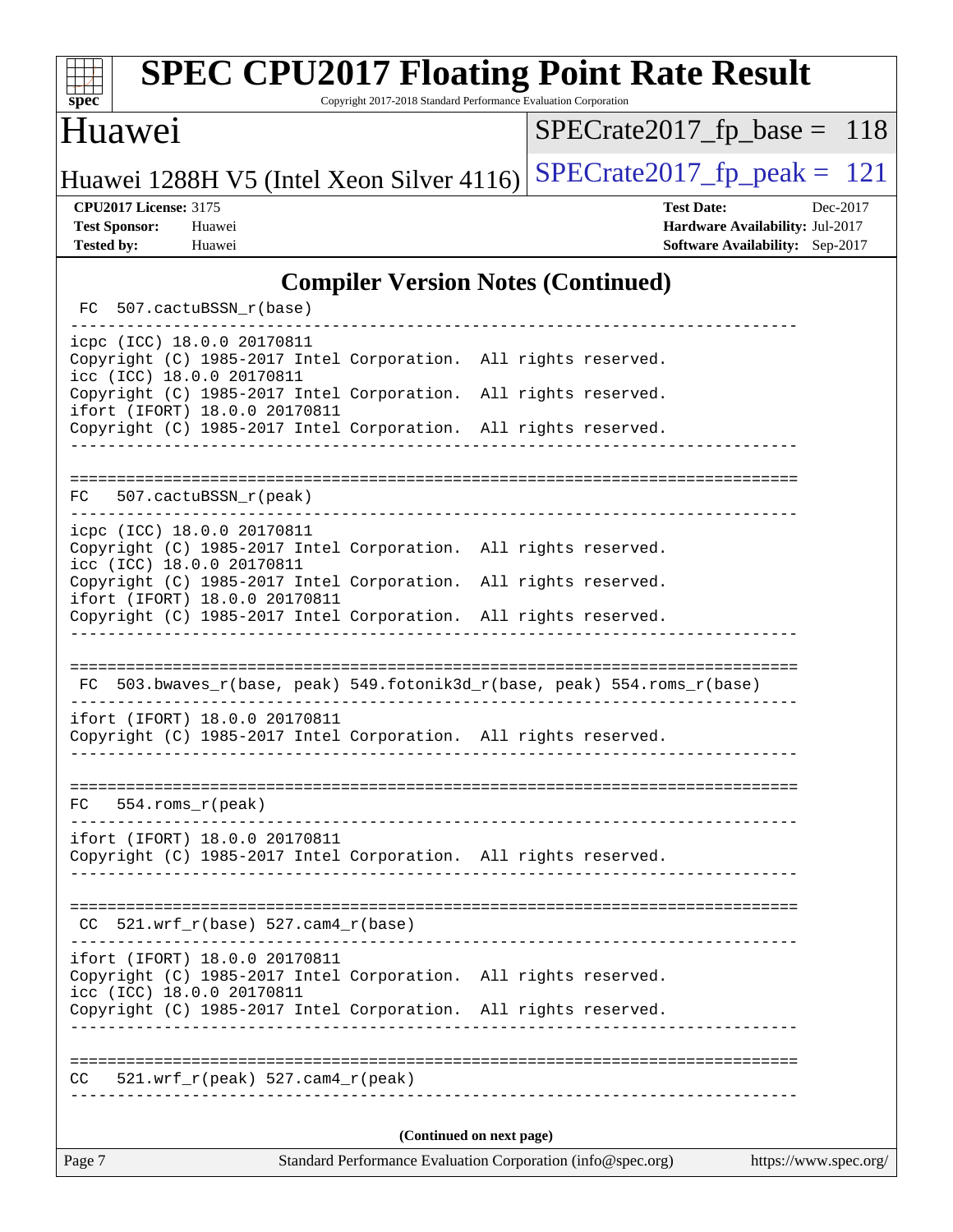

# **[SPEC CPU2017 Floating Point Rate Result](http://www.spec.org/auto/cpu2017/Docs/result-fields.html#SPECCPU2017FloatingPointRateResult)**

Copyright 2017-2018 Standard Performance Evaluation Corporation

#### Huawei

[SPECrate2017\\_fp\\_base =](http://www.spec.org/auto/cpu2017/Docs/result-fields.html#SPECrate2017fpbase) 118

Huawei 1288H V5 (Intel Xeon Silver 4116) SPECrate  $2017$  fp peak = 121

**[CPU2017 License:](http://www.spec.org/auto/cpu2017/Docs/result-fields.html#CPU2017License)** 3175 **[Test Date:](http://www.spec.org/auto/cpu2017/Docs/result-fields.html#TestDate)** Dec-2017 **[Test Sponsor:](http://www.spec.org/auto/cpu2017/Docs/result-fields.html#TestSponsor)** Huawei **[Hardware Availability:](http://www.spec.org/auto/cpu2017/Docs/result-fields.html#HardwareAvailability)** Jul-2017 **[Tested by:](http://www.spec.org/auto/cpu2017/Docs/result-fields.html#Testedby)** Huawei **[Software Availability:](http://www.spec.org/auto/cpu2017/Docs/result-fields.html#SoftwareAvailability)** Sep-2017

#### **[Compiler Version Notes \(Continued\)](http://www.spec.org/auto/cpu2017/Docs/result-fields.html#CompilerVersionNotes)**

ifort (IFORT) 18.0.0 20170811 Copyright (C) 1985-2017 Intel Corporation. All rights reserved. icc (ICC) 18.0.0 20170811 Copyright (C) 1985-2017 Intel Corporation. All rights reserved. ------------------------------------------------------------------------------

## **[Base Compiler Invocation](http://www.spec.org/auto/cpu2017/Docs/result-fields.html#BaseCompilerInvocation)**

[C benchmarks](http://www.spec.org/auto/cpu2017/Docs/result-fields.html#Cbenchmarks):  $i$ cc

[C++ benchmarks:](http://www.spec.org/auto/cpu2017/Docs/result-fields.html#CXXbenchmarks) [icpc](http://www.spec.org/cpu2017/results/res2018q1/cpu2017-20180105-02474.flags.html#user_CXXbase_intel_icpc_18.0_c510b6838c7f56d33e37e94d029a35b4a7bccf4766a728ee175e80a419847e808290a9b78be685c44ab727ea267ec2f070ec5dc83b407c0218cded6866a35d07)

[Fortran benchmarks](http://www.spec.org/auto/cpu2017/Docs/result-fields.html#Fortranbenchmarks): [ifort](http://www.spec.org/cpu2017/results/res2018q1/cpu2017-20180105-02474.flags.html#user_FCbase_intel_ifort_18.0_8111460550e3ca792625aed983ce982f94888b8b503583aa7ba2b8303487b4d8a21a13e7191a45c5fd58ff318f48f9492884d4413fa793fd88dd292cad7027ca)

[Benchmarks using both Fortran and C](http://www.spec.org/auto/cpu2017/Docs/result-fields.html#BenchmarksusingbothFortranandC): [ifort](http://www.spec.org/cpu2017/results/res2018q1/cpu2017-20180105-02474.flags.html#user_CC_FCbase_intel_ifort_18.0_8111460550e3ca792625aed983ce982f94888b8b503583aa7ba2b8303487b4d8a21a13e7191a45c5fd58ff318f48f9492884d4413fa793fd88dd292cad7027ca) [icc](http://www.spec.org/cpu2017/results/res2018q1/cpu2017-20180105-02474.flags.html#user_CC_FCbase_intel_icc_18.0_66fc1ee009f7361af1fbd72ca7dcefbb700085f36577c54f309893dd4ec40d12360134090235512931783d35fd58c0460139e722d5067c5574d8eaf2b3e37e92)

[Benchmarks using both C and C++](http://www.spec.org/auto/cpu2017/Docs/result-fields.html#BenchmarksusingbothCandCXX): [icpc](http://www.spec.org/cpu2017/results/res2018q1/cpu2017-20180105-02474.flags.html#user_CC_CXXbase_intel_icpc_18.0_c510b6838c7f56d33e37e94d029a35b4a7bccf4766a728ee175e80a419847e808290a9b78be685c44ab727ea267ec2f070ec5dc83b407c0218cded6866a35d07) [icc](http://www.spec.org/cpu2017/results/res2018q1/cpu2017-20180105-02474.flags.html#user_CC_CXXbase_intel_icc_18.0_66fc1ee009f7361af1fbd72ca7dcefbb700085f36577c54f309893dd4ec40d12360134090235512931783d35fd58c0460139e722d5067c5574d8eaf2b3e37e92)

[Benchmarks using Fortran, C, and C++:](http://www.spec.org/auto/cpu2017/Docs/result-fields.html#BenchmarksusingFortranCandCXX) [icpc](http://www.spec.org/cpu2017/results/res2018q1/cpu2017-20180105-02474.flags.html#user_CC_CXX_FCbase_intel_icpc_18.0_c510b6838c7f56d33e37e94d029a35b4a7bccf4766a728ee175e80a419847e808290a9b78be685c44ab727ea267ec2f070ec5dc83b407c0218cded6866a35d07) [icc](http://www.spec.org/cpu2017/results/res2018q1/cpu2017-20180105-02474.flags.html#user_CC_CXX_FCbase_intel_icc_18.0_66fc1ee009f7361af1fbd72ca7dcefbb700085f36577c54f309893dd4ec40d12360134090235512931783d35fd58c0460139e722d5067c5574d8eaf2b3e37e92) [ifort](http://www.spec.org/cpu2017/results/res2018q1/cpu2017-20180105-02474.flags.html#user_CC_CXX_FCbase_intel_ifort_18.0_8111460550e3ca792625aed983ce982f94888b8b503583aa7ba2b8303487b4d8a21a13e7191a45c5fd58ff318f48f9492884d4413fa793fd88dd292cad7027ca)

## **[Base Portability Flags](http://www.spec.org/auto/cpu2017/Docs/result-fields.html#BasePortabilityFlags)**

 503.bwaves\_r: [-DSPEC\\_LP64](http://www.spec.org/cpu2017/results/res2018q1/cpu2017-20180105-02474.flags.html#suite_basePORTABILITY503_bwaves_r_DSPEC_LP64) 507.cactuBSSN\_r: [-DSPEC\\_LP64](http://www.spec.org/cpu2017/results/res2018q1/cpu2017-20180105-02474.flags.html#suite_basePORTABILITY507_cactuBSSN_r_DSPEC_LP64) 508.namd\_r: [-DSPEC\\_LP64](http://www.spec.org/cpu2017/results/res2018q1/cpu2017-20180105-02474.flags.html#suite_basePORTABILITY508_namd_r_DSPEC_LP64) 510.parest\_r: [-DSPEC\\_LP64](http://www.spec.org/cpu2017/results/res2018q1/cpu2017-20180105-02474.flags.html#suite_basePORTABILITY510_parest_r_DSPEC_LP64) 511.povray\_r: [-DSPEC\\_LP64](http://www.spec.org/cpu2017/results/res2018q1/cpu2017-20180105-02474.flags.html#suite_basePORTABILITY511_povray_r_DSPEC_LP64) 519.lbm\_r: [-DSPEC\\_LP64](http://www.spec.org/cpu2017/results/res2018q1/cpu2017-20180105-02474.flags.html#suite_basePORTABILITY519_lbm_r_DSPEC_LP64) 521.wrf\_r: [-DSPEC\\_LP64](http://www.spec.org/cpu2017/results/res2018q1/cpu2017-20180105-02474.flags.html#suite_basePORTABILITY521_wrf_r_DSPEC_LP64) [-DSPEC\\_CASE\\_FLAG](http://www.spec.org/cpu2017/results/res2018q1/cpu2017-20180105-02474.flags.html#b521.wrf_r_baseCPORTABILITY_DSPEC_CASE_FLAG) [-convert big\\_endian](http://www.spec.org/cpu2017/results/res2018q1/cpu2017-20180105-02474.flags.html#user_baseFPORTABILITY521_wrf_r_convert_big_endian_c3194028bc08c63ac5d04de18c48ce6d347e4e562e8892b8bdbdc0214820426deb8554edfa529a3fb25a586e65a3d812c835984020483e7e73212c4d31a38223) 526.blender\_r: [-DSPEC\\_LP64](http://www.spec.org/cpu2017/results/res2018q1/cpu2017-20180105-02474.flags.html#suite_basePORTABILITY526_blender_r_DSPEC_LP64) [-DSPEC\\_LINUX](http://www.spec.org/cpu2017/results/res2018q1/cpu2017-20180105-02474.flags.html#b526.blender_r_baseCPORTABILITY_DSPEC_LINUX) [-funsigned-char](http://www.spec.org/cpu2017/results/res2018q1/cpu2017-20180105-02474.flags.html#user_baseCPORTABILITY526_blender_r_force_uchar_40c60f00ab013830e2dd6774aeded3ff59883ba5a1fc5fc14077f794d777847726e2a5858cbc7672e36e1b067e7e5c1d9a74f7176df07886a243d7cc18edfe67) 527.cam4\_r: [-DSPEC\\_LP64](http://www.spec.org/cpu2017/results/res2018q1/cpu2017-20180105-02474.flags.html#suite_basePORTABILITY527_cam4_r_DSPEC_LP64) [-DSPEC\\_CASE\\_FLAG](http://www.spec.org/cpu2017/results/res2018q1/cpu2017-20180105-02474.flags.html#b527.cam4_r_baseCPORTABILITY_DSPEC_CASE_FLAG) 538.imagick\_r: [-DSPEC\\_LP64](http://www.spec.org/cpu2017/results/res2018q1/cpu2017-20180105-02474.flags.html#suite_basePORTABILITY538_imagick_r_DSPEC_LP64) 544.nab\_r: [-DSPEC\\_LP64](http://www.spec.org/cpu2017/results/res2018q1/cpu2017-20180105-02474.flags.html#suite_basePORTABILITY544_nab_r_DSPEC_LP64) 549.fotonik3d\_r: [-DSPEC\\_LP64](http://www.spec.org/cpu2017/results/res2018q1/cpu2017-20180105-02474.flags.html#suite_basePORTABILITY549_fotonik3d_r_DSPEC_LP64) 554.roms\_r: [-DSPEC\\_LP64](http://www.spec.org/cpu2017/results/res2018q1/cpu2017-20180105-02474.flags.html#suite_basePORTABILITY554_roms_r_DSPEC_LP64)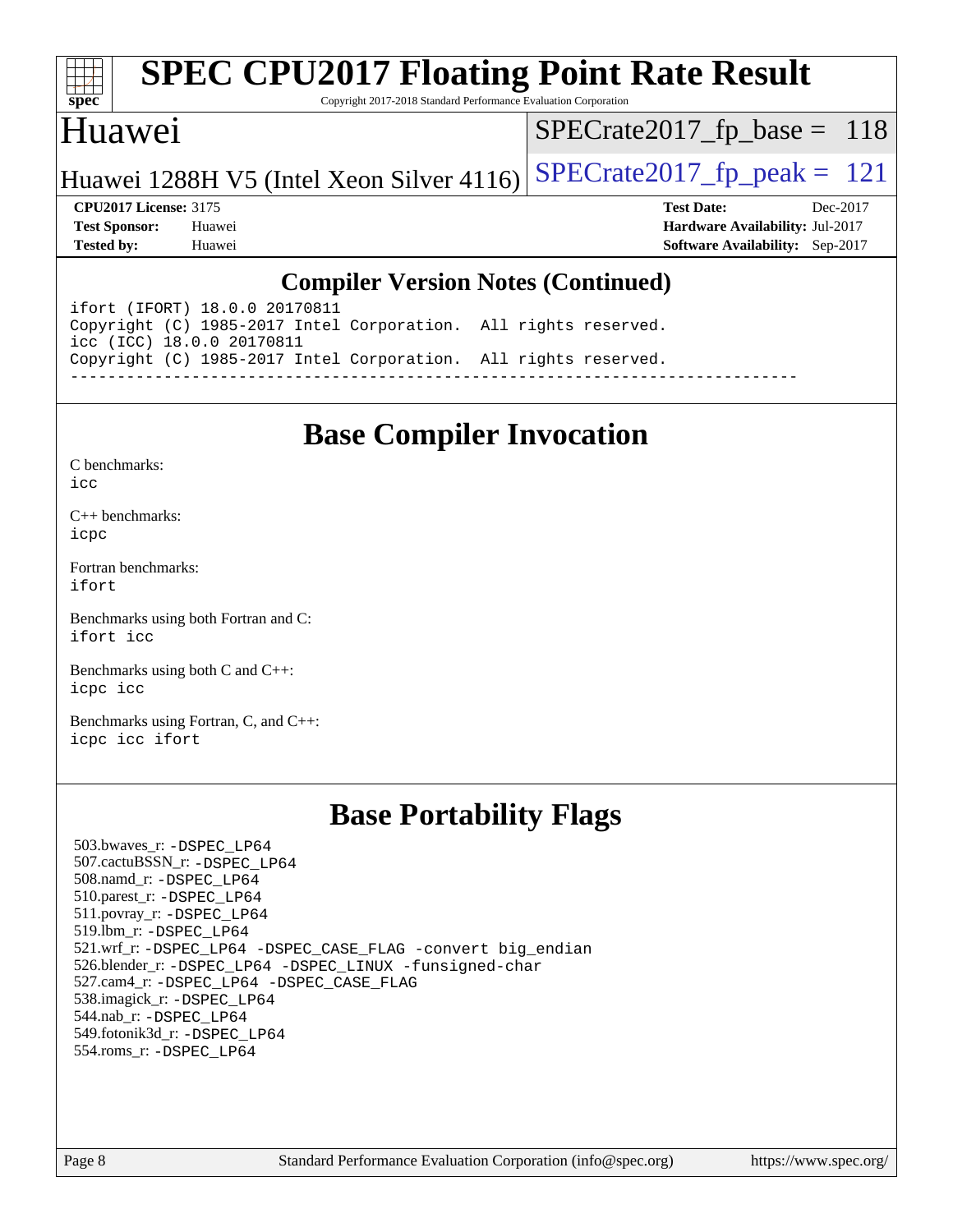| <b>SPEC CPU2017 Floating Point Rate Result</b><br>$spec*$<br>Copyright 2017-2018 Standard Performance Evaluation Corporation                                                        |                               |                                                                           |          |
|-------------------------------------------------------------------------------------------------------------------------------------------------------------------------------------|-------------------------------|---------------------------------------------------------------------------|----------|
| Huawei                                                                                                                                                                              | $SPECrate2017_fp\_base = 118$ |                                                                           |          |
| Huawei 1288H V5 (Intel Xeon Silver 4116)                                                                                                                                            | $SPECTate2017_fp\_peak = 121$ |                                                                           |          |
| <b>CPU2017 License: 3175</b><br><b>Test Sponsor:</b><br>Huawei<br><b>Tested by:</b><br>Huawei                                                                                       | <b>Test Date:</b>             | Hardware Availability: Jul-2017<br><b>Software Availability:</b> Sep-2017 | Dec-2017 |
| <b>Base Optimization Flags</b>                                                                                                                                                      |                               |                                                                           |          |
| C benchmarks:<br>-xCORE-AVX2 -ipo -03 -no-prec-div -qopt-prefetch -ffinite-math-only<br>-qopt-mem-layout-trans=3                                                                    |                               |                                                                           |          |
| $C++$ benchmarks:<br>-xCORE-AVX2 -ipo -03 -no-prec-div -qopt-prefetch -ffinite-math-only<br>-gopt-mem-layout-trans=3                                                                |                               |                                                                           |          |
| Fortran benchmarks:<br>-xCORE-AVX2 -ipo -03 -no-prec-div -qopt-prefetch -ffinite-math-only<br>-qopt-mem-layout-trans=3 -nostandard-realloc-lhs -align array32byte                   |                               |                                                                           |          |
| Benchmarks using both Fortran and C:<br>-xCORE-AVX2 -ipo -03 -no-prec-div -qopt-prefetch -ffinite-math-only<br>-qopt-mem-layout-trans=3 -nostandard-realloc-lhs -align array32byte  |                               |                                                                           |          |
| Benchmarks using both $C$ and $C_{++}$ :<br>-xCORE-AVX2 -ipo -03 -no-prec-div -qopt-prefetch -ffinite-math-only<br>-qopt-mem-layout-trans=3                                         |                               |                                                                           |          |
| Benchmarks using Fortran, C, and C++:<br>-xCORE-AVX2 -ipo -03 -no-prec-div -qopt-prefetch -ffinite-math-only<br>-qopt-mem-layout-trans=3 -nostandard-realloc-lhs -align array32byte |                               |                                                                           |          |
| <b>Base Other Flags</b>                                                                                                                                                             |                               |                                                                           |          |
| C benchmarks:<br>$-m64 - std= c11$                                                                                                                                                  |                               |                                                                           |          |
| $C++$ benchmarks:<br>$-m64$                                                                                                                                                         |                               |                                                                           |          |
| Fortran benchmarks:<br>$-m64$                                                                                                                                                       |                               |                                                                           |          |
| Benchmarks using both Fortran and C:<br>$-m64 - std= c11$                                                                                                                           |                               |                                                                           |          |
| Benchmarks using both C and C++:<br>$-m64 - std= c11$                                                                                                                               |                               |                                                                           |          |
| Benchmarks using Fortran, C, and C++:<br>$-m64 - std= c11$                                                                                                                          |                               |                                                                           |          |
| Page 9<br>Standard Performance Evaluation Corporation (info@spec.org)                                                                                                               |                               | https://www.spec.org/                                                     |          |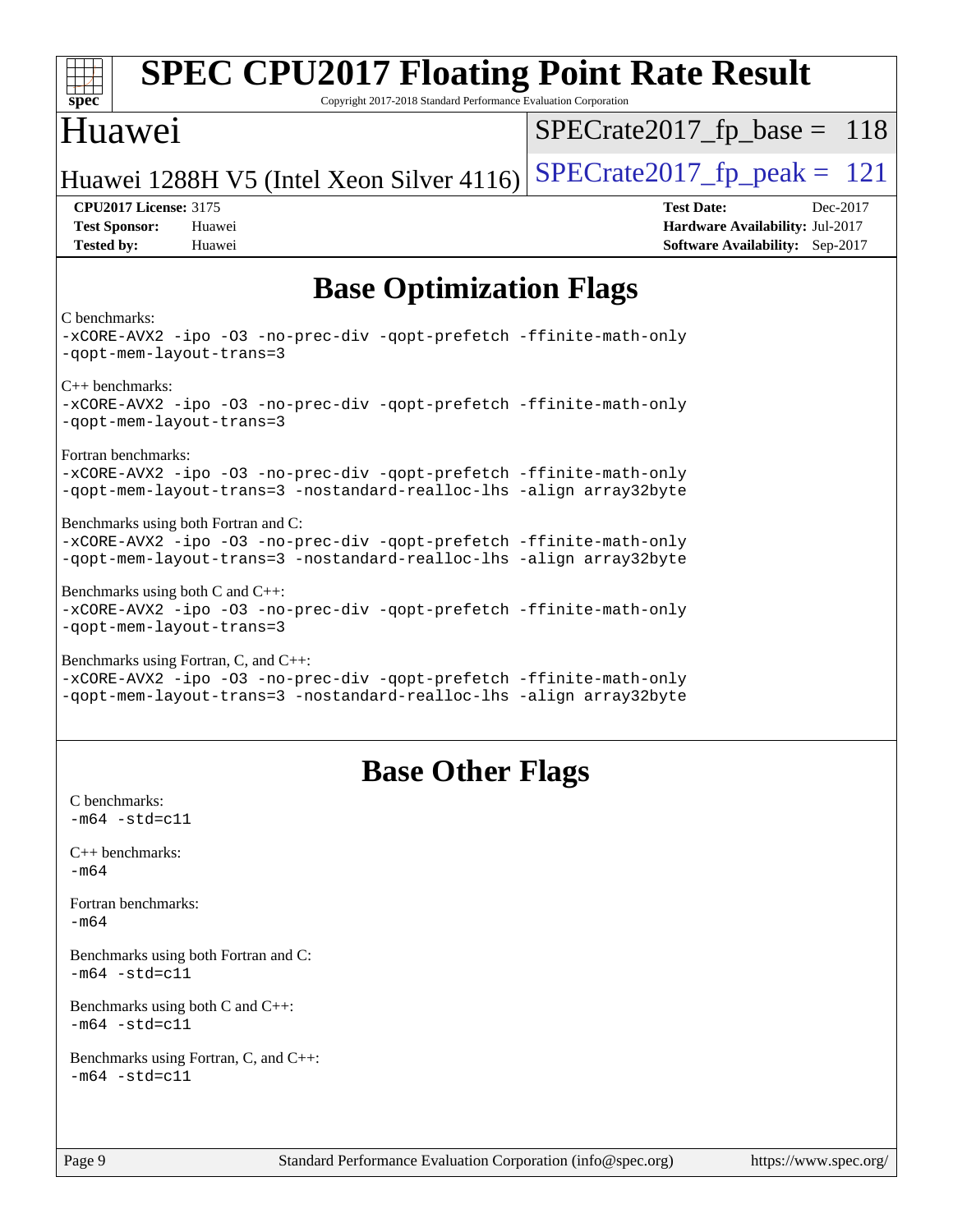| Spec                         | <b>SPEC CPU2017 Floating Point Rate Result</b><br>Copyright 2017-2018 Standard Performance Evaluation Corporation |                                        |  |  |  |  |  |  |  |
|------------------------------|-------------------------------------------------------------------------------------------------------------------|----------------------------------------|--|--|--|--|--|--|--|
| Huawei                       |                                                                                                                   | $SPECrate2017_fp\_base = 118$          |  |  |  |  |  |  |  |
|                              | Huawei 1288H V5 (Intel Xeon Silver 4116)                                                                          | $SPECrate2017_fp\_peak = 121$          |  |  |  |  |  |  |  |
| <b>CPU2017 License: 3175</b> |                                                                                                                   | <b>Test Date:</b><br>Dec-2017          |  |  |  |  |  |  |  |
| <b>Test Sponsor:</b>         | Huawei                                                                                                            | <b>Hardware Availability: Jul-2017</b> |  |  |  |  |  |  |  |
| <b>Tested by:</b>            | Huawei                                                                                                            | Software Availability: Sep-2017        |  |  |  |  |  |  |  |
|                              |                                                                                                                   |                                        |  |  |  |  |  |  |  |

## **[Peak Compiler Invocation](http://www.spec.org/auto/cpu2017/Docs/result-fields.html#PeakCompilerInvocation)**

[C benchmarks](http://www.spec.org/auto/cpu2017/Docs/result-fields.html#Cbenchmarks):

[icc](http://www.spec.org/cpu2017/results/res2018q1/cpu2017-20180105-02474.flags.html#user_CCpeak_intel_icc_18.0_66fc1ee009f7361af1fbd72ca7dcefbb700085f36577c54f309893dd4ec40d12360134090235512931783d35fd58c0460139e722d5067c5574d8eaf2b3e37e92)

[C++ benchmarks:](http://www.spec.org/auto/cpu2017/Docs/result-fields.html#CXXbenchmarks) [icpc](http://www.spec.org/cpu2017/results/res2018q1/cpu2017-20180105-02474.flags.html#user_CXXpeak_intel_icpc_18.0_c510b6838c7f56d33e37e94d029a35b4a7bccf4766a728ee175e80a419847e808290a9b78be685c44ab727ea267ec2f070ec5dc83b407c0218cded6866a35d07)

[Fortran benchmarks](http://www.spec.org/auto/cpu2017/Docs/result-fields.html#Fortranbenchmarks): [ifort](http://www.spec.org/cpu2017/results/res2018q1/cpu2017-20180105-02474.flags.html#user_FCpeak_intel_ifort_18.0_8111460550e3ca792625aed983ce982f94888b8b503583aa7ba2b8303487b4d8a21a13e7191a45c5fd58ff318f48f9492884d4413fa793fd88dd292cad7027ca)

[Benchmarks using both Fortran and C](http://www.spec.org/auto/cpu2017/Docs/result-fields.html#BenchmarksusingbothFortranandC): [ifort](http://www.spec.org/cpu2017/results/res2018q1/cpu2017-20180105-02474.flags.html#user_CC_FCpeak_intel_ifort_18.0_8111460550e3ca792625aed983ce982f94888b8b503583aa7ba2b8303487b4d8a21a13e7191a45c5fd58ff318f48f9492884d4413fa793fd88dd292cad7027ca) [icc](http://www.spec.org/cpu2017/results/res2018q1/cpu2017-20180105-02474.flags.html#user_CC_FCpeak_intel_icc_18.0_66fc1ee009f7361af1fbd72ca7dcefbb700085f36577c54f309893dd4ec40d12360134090235512931783d35fd58c0460139e722d5067c5574d8eaf2b3e37e92)

[Benchmarks using both C and C++:](http://www.spec.org/auto/cpu2017/Docs/result-fields.html#BenchmarksusingbothCandCXX) [icpc](http://www.spec.org/cpu2017/results/res2018q1/cpu2017-20180105-02474.flags.html#user_CC_CXXpeak_intel_icpc_18.0_c510b6838c7f56d33e37e94d029a35b4a7bccf4766a728ee175e80a419847e808290a9b78be685c44ab727ea267ec2f070ec5dc83b407c0218cded6866a35d07) [icc](http://www.spec.org/cpu2017/results/res2018q1/cpu2017-20180105-02474.flags.html#user_CC_CXXpeak_intel_icc_18.0_66fc1ee009f7361af1fbd72ca7dcefbb700085f36577c54f309893dd4ec40d12360134090235512931783d35fd58c0460139e722d5067c5574d8eaf2b3e37e92)

[Benchmarks using Fortran, C, and C++](http://www.spec.org/auto/cpu2017/Docs/result-fields.html#BenchmarksusingFortranCandCXX): [icpc](http://www.spec.org/cpu2017/results/res2018q1/cpu2017-20180105-02474.flags.html#user_CC_CXX_FCpeak_intel_icpc_18.0_c510b6838c7f56d33e37e94d029a35b4a7bccf4766a728ee175e80a419847e808290a9b78be685c44ab727ea267ec2f070ec5dc83b407c0218cded6866a35d07) [icc](http://www.spec.org/cpu2017/results/res2018q1/cpu2017-20180105-02474.flags.html#user_CC_CXX_FCpeak_intel_icc_18.0_66fc1ee009f7361af1fbd72ca7dcefbb700085f36577c54f309893dd4ec40d12360134090235512931783d35fd58c0460139e722d5067c5574d8eaf2b3e37e92) [ifort](http://www.spec.org/cpu2017/results/res2018q1/cpu2017-20180105-02474.flags.html#user_CC_CXX_FCpeak_intel_ifort_18.0_8111460550e3ca792625aed983ce982f94888b8b503583aa7ba2b8303487b4d8a21a13e7191a45c5fd58ff318f48f9492884d4413fa793fd88dd292cad7027ca)

## **[Peak Portability Flags](http://www.spec.org/auto/cpu2017/Docs/result-fields.html#PeakPortabilityFlags)**

Same as Base Portability Flags

## **[Peak Optimization Flags](http://www.spec.org/auto/cpu2017/Docs/result-fields.html#PeakOptimizationFlags)**

[C benchmarks](http://www.spec.org/auto/cpu2017/Docs/result-fields.html#Cbenchmarks):

| $519.$ lbm_r: -prof-qen(pass 1) -prof-use(pass 2) -ipo -xCORE-AVX2 -03<br>-no-prec-div -qopt-prefetch -ffinite-math-only<br>-gopt-mem-layout-trans=3             |
|------------------------------------------------------------------------------------------------------------------------------------------------------------------|
| 538.imagick_r: -xCORE-AVX2 -ipo -03 -no-prec-div -qopt-prefetch<br>-ffinite-math-only -gopt-mem-layout-trans=3                                                   |
| 544.nab_r: Same as 519.1bm_r                                                                                                                                     |
| $C_{++}$ benchmarks:<br>$-prof-qen(pass 1) -prof-use(pass 2) -ipo -xCORE-AVX2 -O3$<br>-no-prec-div -gopt-prefetch -ffinite-math-only<br>-gopt-mem-layout-trans=3 |
| Fortran benchmarks:                                                                                                                                              |
|                                                                                                                                                                  |
| (Continued on next page)                                                                                                                                         |

Page 10 Standard Performance Evaluation Corporation [\(info@spec.org\)](mailto:info@spec.org) <https://www.spec.org/>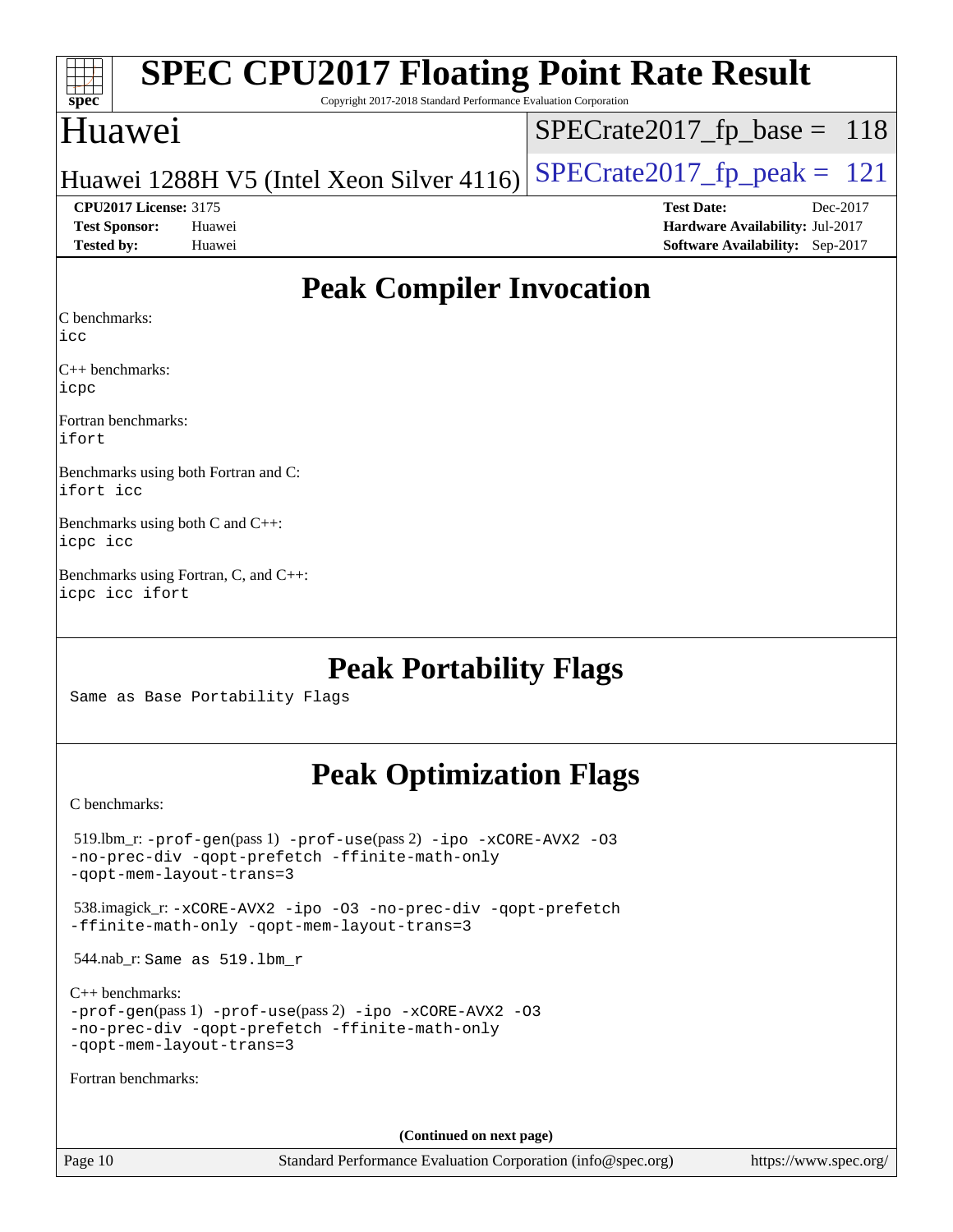

# **[SPEC CPU2017 Floating Point Rate Result](http://www.spec.org/auto/cpu2017/Docs/result-fields.html#SPECCPU2017FloatingPointRateResult)**

Copyright 2017-2018 Standard Performance Evaluation Corporation

## Huawei

 $SPECrate2017_fp\_base = 118$ 

Huawei 1288H V5 (Intel Xeon Silver 4116) SPECrate  $2017$  fp peak = 121

**[CPU2017 License:](http://www.spec.org/auto/cpu2017/Docs/result-fields.html#CPU2017License)** 3175 **[Test Date:](http://www.spec.org/auto/cpu2017/Docs/result-fields.html#TestDate)** Dec-2017 **[Test Sponsor:](http://www.spec.org/auto/cpu2017/Docs/result-fields.html#TestSponsor)** Huawei **[Hardware Availability:](http://www.spec.org/auto/cpu2017/Docs/result-fields.html#HardwareAvailability)** Jul-2017 **[Tested by:](http://www.spec.org/auto/cpu2017/Docs/result-fields.html#Testedby)** Huawei **[Software Availability:](http://www.spec.org/auto/cpu2017/Docs/result-fields.html#SoftwareAvailability)** Sep-2017

## **[Peak Optimization Flags \(Continued\)](http://www.spec.org/auto/cpu2017/Docs/result-fields.html#PeakOptimizationFlags)**

```
 503.bwaves_r: -xCORE-AVX2 -ipo -O3 -no-prec-div -qopt-prefetch
-ffinite-math-only -qopt-mem-layout-trans=3
-nostandard-realloc-lhs -align array32byte
 549.fotonik3d_r: Same as 503.bwaves_r
 554.roms_r: -prof-gen(pass 1) -prof-use(pass 2) -ipo -xCORE-AVX2 -O3
-no-prec-div -qopt-prefetch -ffinite-math-only
-qopt-mem-layout-trans=3 -nostandard-realloc-lhs
-align array32byte
Benchmarks using both Fortran and C: 
-prof-gen(pass 1) -prof-use(pass 2) -ipo -xCORE-AVX2 -O3
-no-prec-div -qopt-prefetch -ffinite-math-only
-qopt-mem-layout-trans=3 -nostandard-realloc-lhs -align array32byte
Benchmarks using both C and C++: 
-prof-gen(pass 1) -prof-use(pass 2) -ipo -xCORE-AVX2 -O3
-no-prec-div -qopt-prefetch -ffinite-math-only
-qopt-mem-layout-trans=3
Benchmarks using Fortran, C, and C++: 
507.cactuBSSN_r: basepeak = yes
```
## **[Peak Other Flags](http://www.spec.org/auto/cpu2017/Docs/result-fields.html#PeakOtherFlags)**

```
C benchmarks: 
-m64 - std= c11C++ benchmarks: 
-m64
Fortran benchmarks: 
-m64
Benchmarks using both Fortran and C: 
-m64 - std= c11Benchmarks using both C and C++: 
-m64 - std= c11Benchmarks using Fortran, C, and C++: 
-m64 - std= c11
```